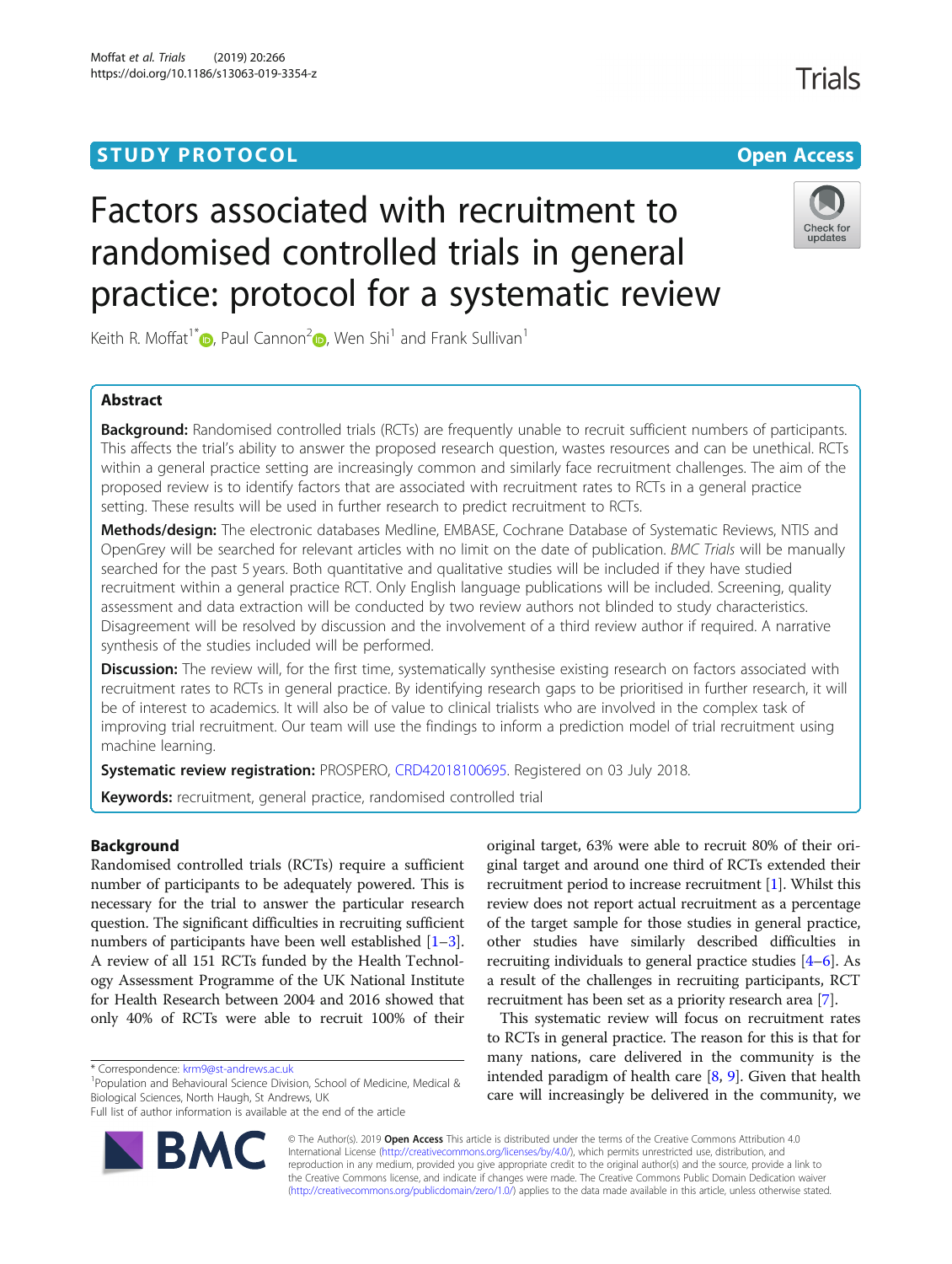are interested in specifically researching RCTs in a general practice setting. Research findings from RCTs that have studied only a hospital setting cannot be assumed to translate to a community setting where most care is delivered. Therefore, it is important that we have a robust evidence base of treatment effectiveness for people in the community. This requires research into interventions that are specifically delivered in the community and, as such, a research priority is recruitment in a general practice setting. This has been recognised by the development of practice-based research networks internationally [[10](#page-3-0)–[12\]](#page-3-0).

A relevant area for our own research is that of predictive modelling of recruitment to trials and the call for better models in predicting recruitment [[13](#page-3-0)]. This approach is supported by a recent priority setting exercise by the James Lind Alliance (PRioRiTy) for research into RCT recruitment. A major priority identified for research into RCT recruitment included: "What are the best ways to predict recruitment rates to a randomized trial and what impact do such predictions have on recruitment?" [\[14\]](#page-3-0).

We aim to develop a predictive model of RCT recruitment rates using machine-learning methods. So that the appropriate data are used for this model, it is necessary to identify the factors that have hitherto been identified as being associated with recruitment to RCTs. Although this will be of broader interest, we will be using the outcomes from this systematic review to select appropriate datasets for our model. It is important to state that the factors identified in the systematic review need not have been shown to *predict* or *affect* recruitment, since machine-learning algorithms will determine predictability during development.

Other systematic reviews in this research area include the Cochrane reviews by Treweek et al., which have focused upon interventions to improve recruitment to RCTs [\[15](#page-3-0)–[17](#page-3-0)]. Whilst this is clearly important, for our purposes this would not be sufficient because they identify factors associated with recruitment in the context of an intervention. For example, there are studies that retrospectively investigate reasons for poor recruitment, which is of value for our purpose but is not interventional by type [[18\]](#page-3-0). Additionally, we expect there will be interventional studies aiming to improve recruitment rates but that are not randomised or quasi-randomised, which would have been omitted by Treweek et al.'s selection criteria. An ongoing Cochrane qualitative evidence synthesis of factors that impact recruitment to randomised trials [\[19](#page-3-0)] is similarly not broad enough for our purposes, since it will be including only studies investigating the participant perspective in recruitment. As such, it will not investigate the perspective of the recruiter (personal correspondence, 12 January 2018), e.g. general practices as a unit or general practitioners. This study will include both recruiters and participants.

Furthermore, none of these reviews is focused on the area of general practice, as they look at recruitment more widely.

#### Methods/design

The protocol has been developed according to the PRISMA guidelines for systematic review protocols (PRIS-MA-P) [\[20](#page-3-0)]. The completed PRISMA-P checklist for this protocol is given as Additional file [1.](#page-3-0) The protocol has been registered with PROSPERO (registration number CRD42018100695), which can be accessed via the following webpage: [https://www.crd.york.ac.uk/PROSPERO/dis](https://www.crd.york.ac.uk/PROSPERO/display_record.php?RecordID=100695)[play\\_record.php?RecordID=100695](https://www.crd.york.ac.uk/PROSPERO/display_record.php?RecordID=100695)

#### Aim

The aim of this systematic review is to identify factors associated with recruitment of individuals and practices to RCTs in general practice.

#### Eligibility criteria

The following criteria will be used in selecting studies for the systematic review:

1. Study design

Any primary study design that investigates recruitment to RCTs in general practice will be included. RCTs based in general practice will not themselves be included unless they have also investigated recruitment. Qualitative and quantitative studies will be included.

2. Participants

Studies of any types of participant will be included. Studies will be included both where the focus is on recruitment of practices to RCTs as well as individual participants.

- 3. Interventions Studies of any types of intervention that have targeted recruitment will be included.
- 4. Comparators

Studies of any types of comparator will be included. Interventional study designs are likely to compare to the usual recruitment method. Observational studies may report variations based on sociodemographic variables or system differences, e.g. research networks and payments.

5. Outcomes

Only studies where at least one outcome has focused on recruitment will be included. Examples of such outcomes include the number of participants recruited, percentage of recruitment target achieved and time to first participant recruited. The different recruitment outcomes will be collated and described.

6. Setting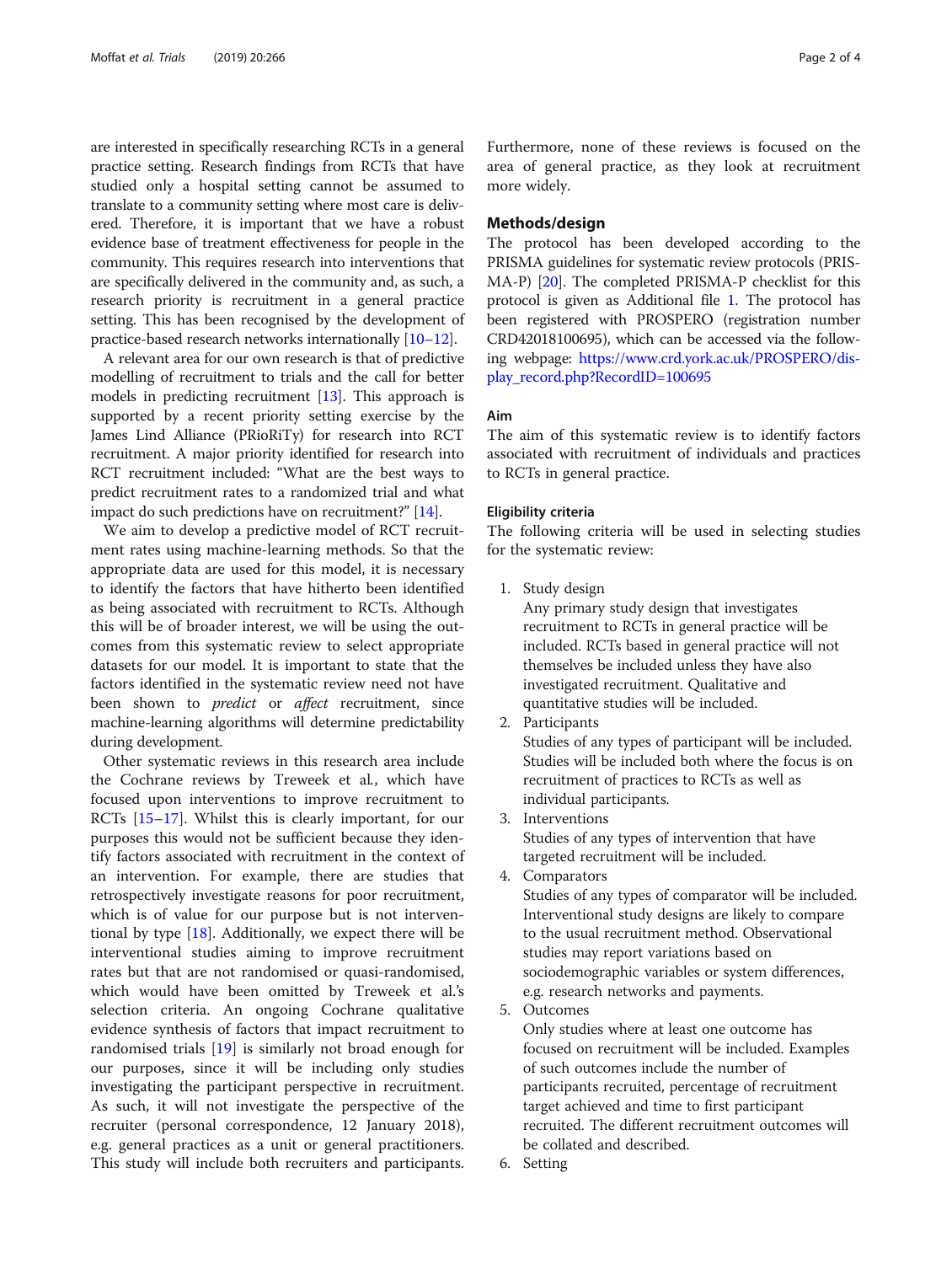Only RCTs investigating recruitment within a general practice setting will be included. General practices can be involved in recruitment in two main ways. The first is as the locus of the intervention such that recruited participants are randomised to an intervention based in the practice. The second is where the practice is used to recruit participants to a trial that is not based within a general practice setting. Only studies in the former setting will be included.

7. Language Only studies in English will be included.

#### Information sources

The following databases were searched for relevant studies:

- Ovid MEDLINE(R) In-Process & Other Non-Indexed Citations and Ovid MEDLINE, 1946 to present via OvidSP
- Embase 1947-Present, updated daily via OvidSP
- Cochrane Central Register of Controlled Trials (CENTRAL): Issue 4 of 12, April 2018 & Cochrane Database of Systematic Reviews (CDSR): Issue 5 of 12, May 2018 via the Cochrane Library

All databases were searched on 23 May 2018. In addition, the websites OpenGrey [\(http://www.opengrey.eu/](http://www.opengrey.eu/)) and the National Technical Reports Library ([https://ntrl.ntis.gov/](https://ntrl.ntis.gov/NTRL/) [NTRL/](https://ntrl.ntis.gov/NTRL/)) were searched on 1 June 2018. The journal BMC Trials will be manually searched for the preceding 5 years (from the 1st of June 2013 to the 1st of June 2018). Experts in the field of trial recruitment were asked to suggest further important articles for inclusion.

#### Search strategy

The search strategy was supported by a health information specialist with systematic review experience (PC). The search strategy used both text words and relevant indexing for controlled or multicentre trials, selection and recruitment, and general practices and practitioners. Citation and bibliographic searches will be conducted on all included studies to identify additional relevant studies. The search will be updated towards the end of the review. The full search strategy is given in Additional file [2.](#page-3-0)

#### Study records

Literature search results will be exported to the systematic review software DistillerSR. Based on the inclusion and exclusion criteria, the review team will develop screening questions and forms, which will be tested by a calibration exercise prior to implementation. These will be uploaded to DistillerSR along with citation abstracts and full articles. All members of the review team not familiar with DistillerSR or the subject area will receive training. A PRISMA diagram [\[21](#page-3-0)] will be completed to show the numbers of studies selected at different levels of assessment.

#### Selection process

Titles and abstracts of studies found using the search strategy and from other sources will be independently screened by two reviewers (KM and WS). The full text of those studies that potentially meet the inclusion criteria will be retrieved and independently assessed for eligibility by two reviewers. Any disagreements over the eligibility of studies will be resolved through discussion with a third reviewer (FS). Reasons for excluding studies will be recorded. The reviewers will not be blinded to the journal titles, study authors or institutions.

#### Data collection process

Standardised forms will be used to extract data into DistillerSR. Two review authors (KM and WS) will extract data independently from the studies included, and conflicts will be resolved through discussion. Any disagreements will be resolved with a third reviewer (FS). Extracted data will include demographic information, methodology and outcomes as well as measured recruitment metrics. Study authors will be contacted if any relevant data are incomplete.

#### **Outcomes**

The outcome will be study recruitment. There are many ways of measuring this, including numbers, proportions and rates. These will be captured during data extraction. Additionally, recruitment outcomes of both practices and individuals will be extracted.

#### Risk of bias

Two reviewers will independently assess the risk of bias. This will be assessed at the study level. The Cochrane collaboration tool for assessing the risk of bias [\[22](#page-3-0)] will be used for RCTs and the relevant CASP checklist will be used for non-RCT studies [[23\]](#page-3-0). This information will be tabulated along with the corresponding studies and will inform our discussion of the quality of the evidence base on this topic.

#### Data synthesis

A narrative synthesis of the included studies will be performed. The information will be presented in text and tabular format to summarise the characteristics and results of the included studies as well as to explain the outcomes within and between the studies. Guidance from the Centre for Reviews and Dissemination will inform the synthesis [[24](#page-3-0)]. It is anticipated that included studies will have a high risk of bias due to their design. For this reason, all studies will be included in the synthesis with an appropriate discussion of their limitations.